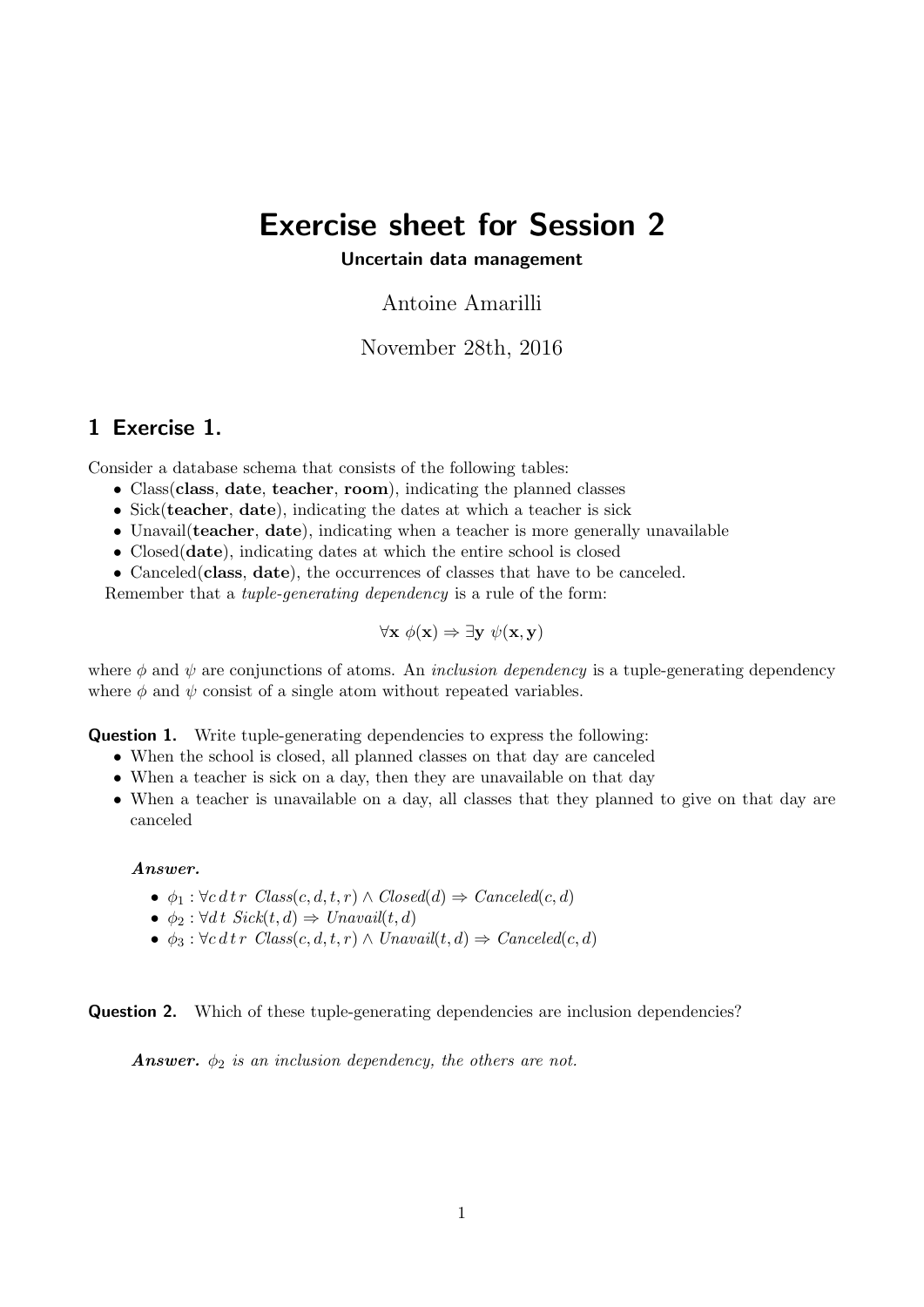**Question 3.** Write a conjunctive query Q that asks which classes are canceled on November 28th. (Do not assume that the Canceled table only contains classes; only return answers that occur in the Class table.) Write it in the relational calculus, and in the relational algebra.

Answer. In the relational calculus:

 $Q(c)$ :  $\exists tr \; Class(c, \text{``Nov 28''}, t, r) \wedge Canceled(c, \text{``Nov 28''})$ 

In the relational algebra:

 $\Pi_{\text{class}}(\sigma_{\text{date}= \text{``Now 28''}}(Class \bowtie Canceled))$ 

Question 4. Consider the database instance that contains the following facts:

- John is sick on November 28th
- The class with **class** "UDM" is taught by Antoine on November 28th in room C017
- The class with class "FOO" is taught by John on November 28th in room C42
- The class with class "UDM" is taught by Antoine on December 5th in room C47
- The school is closed on December 5th

Construct the chase of this instance by the dependencies of Question 1.

Answer. The result of the chase is as follows, with the facts added in the chase in bold (and the facts of the original instance in non-bold):

| Sick                |        | Unavail             |                                       | Class      |               |                                          |          | Closed   | <i>Canceled</i> |        |
|---------------------|--------|---------------------|---------------------------------------|------------|---------------|------------------------------------------|----------|----------|-----------------|--------|
| <i>teacher</i> date |        | <i>teacher</i> date |                                       | id         | $\emph{date}$ | teacher                                  | room     | date     | id.             | date.  |
| John                | Nov 28 | John                | <b>Nov 28</b> UDM Nov 28 Antoine C017 |            |               |                                          |          | $Dec\ 5$ | <i>FOO</i>      | Nov 28 |
|                     |        |                     |                                       | <i>FOO</i> |               | Nov 28 John<br>$UDM$ Dec 5 Antoine $C47$ | $C_{42}$ |          | <b>UDM</b>      | Dec 5  |

**Question 5.** Evaluate Q on the chase. What can we deduce from this?

**Answer.** The matches of Q on the chase are the single tuple ("FOO"). Hence, we know that  $Q("FOO")$  is entailed by the constraints and instance.

**Question 6.** The chase in Question 4 was finite. Would the chase by the dependencies of Question 1 be finite for any database instance? Why, or why not?

Answer. The chase will always be finite, because the tuple-generating dependencies do not have existential quantifiers. Hence, the domain of the chase is always the same as that of the initial instance.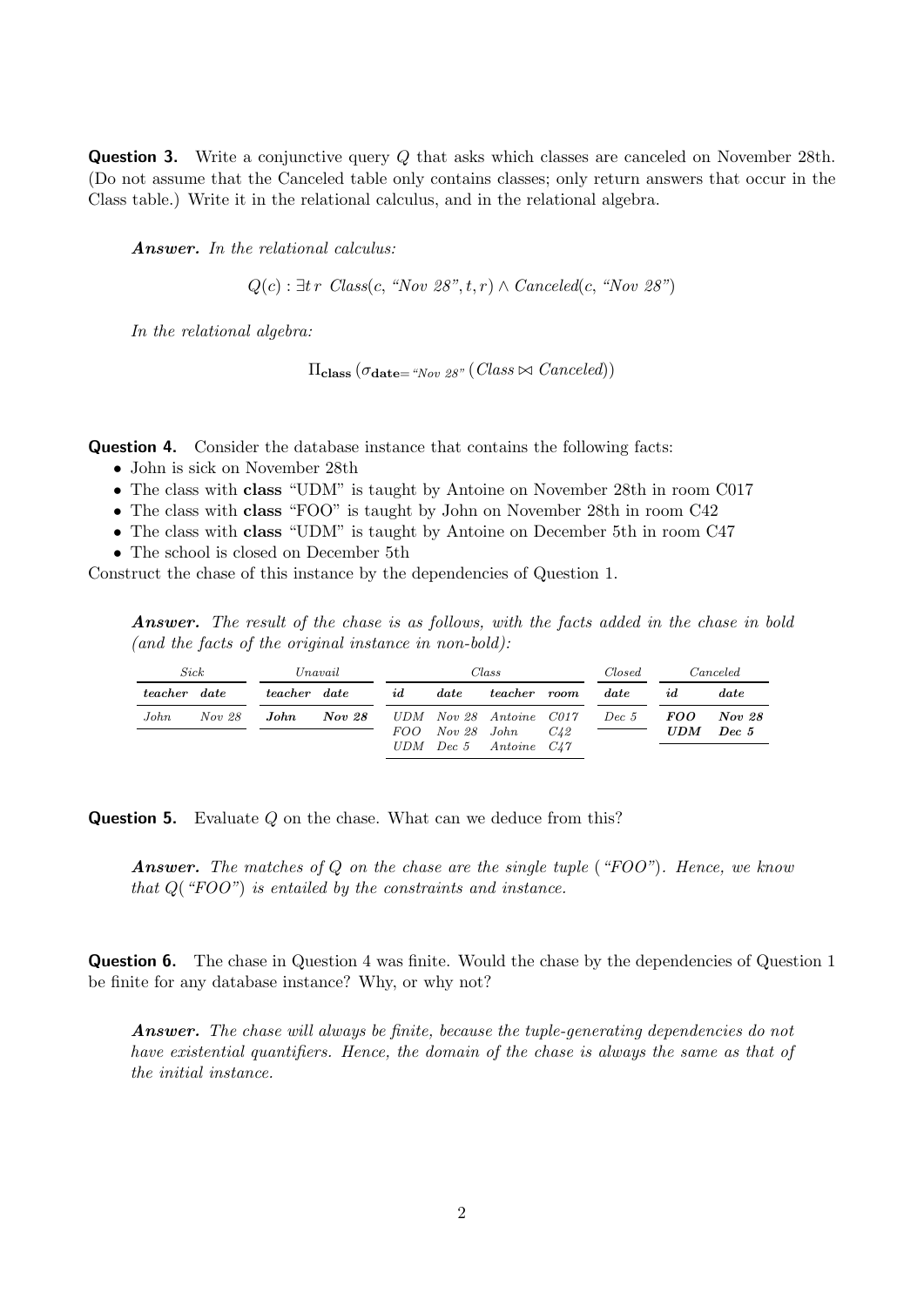**Question 7.** Rewrite the query  $Q$  (in the relational calculus) to a union of conjunctive queries  $Q'$  such that, for any instance,  $Q'$  holds on the instance iff  $Q$  is entailed by the instance and the dependencies of Question 1.

**Answer.** We rewrite  $Q$  to the following disjuncts:

 $Q_1(c)$ : ∃t r Class(c, "Nov 28", t, r)  $\wedge (\exists t'$ r' Class(c, "Nov 28", t', r')  $\wedge$  Closed( "Nov 28"))  $Q_2(c)$ : ∃t r Class(c, "Nov 28", t, r)  $\wedge$  (∃t' r' Class(c, "Nov 28", t', r')  $\wedge$  Unavail(t', "Nov 28"))  $Q_3(c)$ : ∃t r Class(c, "Nov 28", t, r)  $\wedge (\exists t' r'$  Class(c, "Nov 28", t', r')  $\wedge$  Sick(t', "Nov 28"))

These disjuncts can be equivalently simplified as follows:

 $Q_1(c)$ : ∃t r Class(c, "Nov 28", t, r)  $\land$  Closed( "Nov 28")  $Q_2(c)$ : ∃t r Class(c, "Nov 28", t, r)  $\land$  Unavail(t, "Nov 28")  $Q_3(c)$ : ∃t r Class(c, "Nov 28", t, r)  $\wedge$  Sick(t, "Nov 28")

We obtain:

$$
Q'(c) := Q(c) \vee Q_1(c) \vee Q_2(c) \vee Q_3(c)
$$

## 2 Exercise 2.

Consider a database schema that consists of the following tables:

- Jedi(jedi), indicating the list of known Jedis
- Teach(master, padawan), indicating which Jedi trained which Jedi
- Light(jedi), indicating which Jedis are on the light side of the force
- Dark(jedi), indicating which Jedis are on the dark side of the force

**Question 1.** Write tuple-generating dependencies  $\Sigma$  that express the following:

- Anybody on the light side of the force is a Jedi
- Likewise for anybody on the dark side of the force
- If a master teaches a padawan, then both are Jedis
- Every Jedi was taught by some master
- Whenever some padawan is on the light side of the force and was taught by a master, then the master is on the dark side of the force.
- Conversely, when a padawan is on the dark side of the force, any master is on the light side of the force.

#### Answer.

- $\phi_1 : \forall j \; Light(j) \Rightarrow Jedi(j)$
- $\phi_2 : \forall j \; Dark(j) \Rightarrow Jedi(j)$
- $\phi_3 : \forall j \ j' \text{} \text{Reach}(j, j') \Rightarrow \text{Jedi}(j) \land \text{Jedi}(j')$
- $\phi_4: \forall j \; Jedi(j) \Rightarrow \exists j' \; Teach(j', j)$
- $\phi_5 : \forall j \ j' \text{Teach}(j, j') \land Light(j') \Rightarrow Dark(j)$
- $\phi_6 : \forall j \ j'$  Teach $(j, j') \land \text{Dark}(j') \Rightarrow \text{Light}(j)$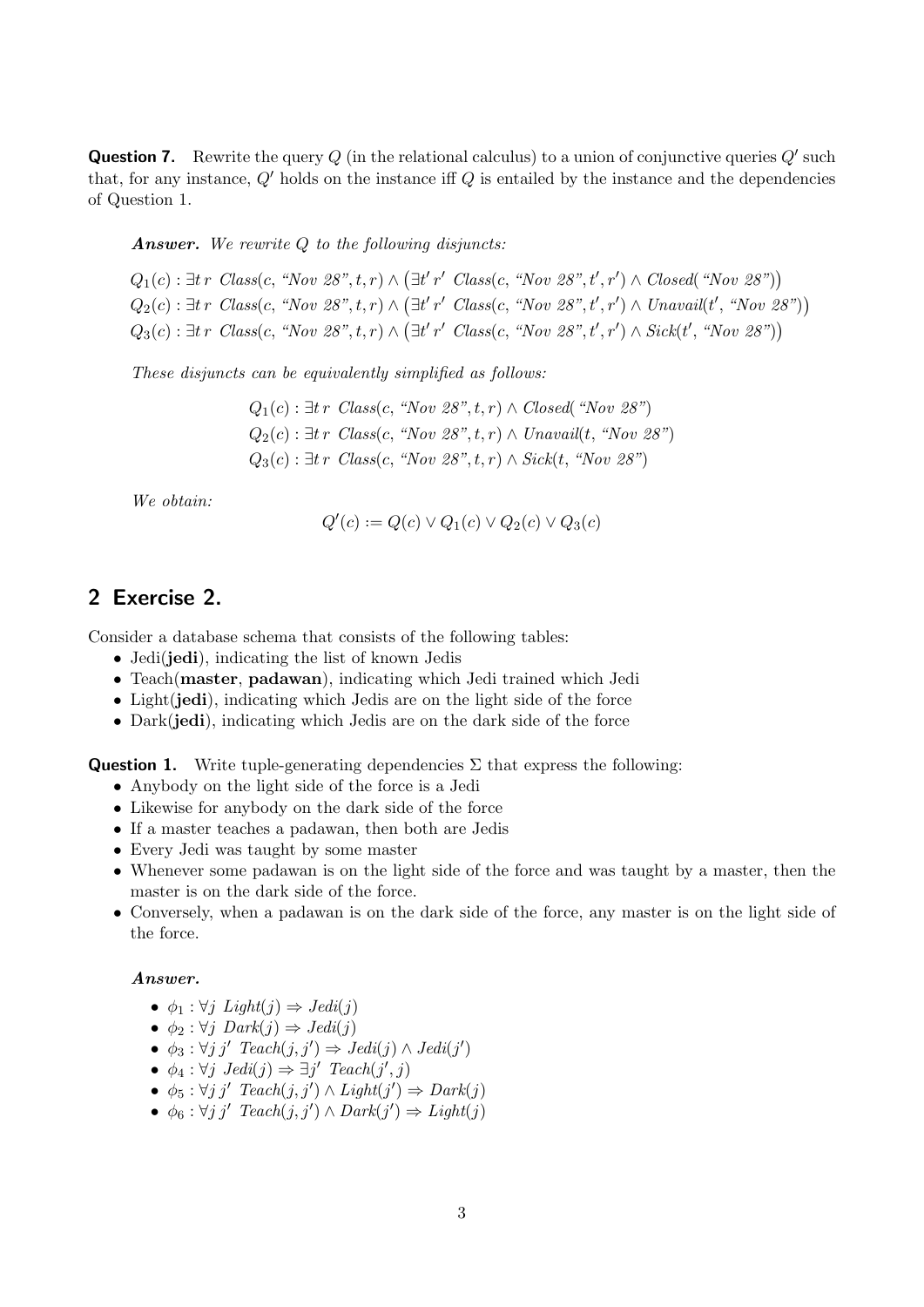**Question 2.** Which one of these dependencies are inclusion dependencies? Which ones can be rewritten to be inclusion dependencies?

**Answer.**  $\phi_1$ ,  $\phi_2$ , and  $\phi_4$  are inclusion dependencies.  $\phi_3$  is not an inclusion dependency, but can be rewritten to two inclusion dependencies:

$$
\phi_3^1 : \forall j \ j' \ \text{Teach}(j, j') \Rightarrow \text{Jedi}(j)
$$
  

$$
\phi_3^2 : \forall j \ j' \ \text{Teach}(j, j') \Rightarrow \text{Jedi}(j')
$$

**Question 3.** Consider the instance I where the Jedis are Obi-wan (light side) and Anakin (dark side), and the first taught the second. Is the chase of this instance by  $\Sigma$  finite? Why? Is the chase accurate with respect to the Star Wars movies?

**Answer.** Let us show that the chase is infinite. We show by induction that, at any step of the chase, there is a fact  $F = \text{Teach}(a, b)$  such that  $a \neq b$  and F is the only Teach fact where a occurs:

- The claim is true on the initial instance, as witnessed by the following fact: Teach("Obi-wan", "Anakin").
- Assume that the claim is true after n chase rounds, and let us show that it is still true after  $n+1$  chase rounds. Consider the witnessing fact Teach(a, b) after n chase rounds. If we do not create any Teach fact in the round where a occurs, then there is nothing to show. If we do, it must have been because we applied  $\phi_4$  to the fact Jedi(a) (which must then hold). But then, the fact that we create is  $Teach(z, a)$ , where z is a null value that occurs only in that fact and at that position. This new fact witnesses that the claim is still true after  $n + 1$  chase rounds.

Assuming now by way of contradiction that the chase terminates after a finite number n of rounds, considering the witnessing fact  $Teach(a, b)$  that the result of the chase must contain, as the result of the chase satisfies  $\phi_3$ , we know that Jedi(a) holds we know by the above reasoning that  $\phi_4$  applies to it. Hence, the result of the chase does not satisfy  $\phi_4$ , a contradiction.

The chase is not accurate with respect to Star Wars, because Obi-Wan's only known master  $(Qui-Gon)$  is on the light side of the force, yet the chase asserts that Obi-Wan has a master on the dark side of the force.

**Question 4.** Is there an instance I whose chase by  $\Sigma$  is finite?

**Answer.** Letting I be the empty instance, the chase of I by  $\Sigma$  is I itself, which is finite.